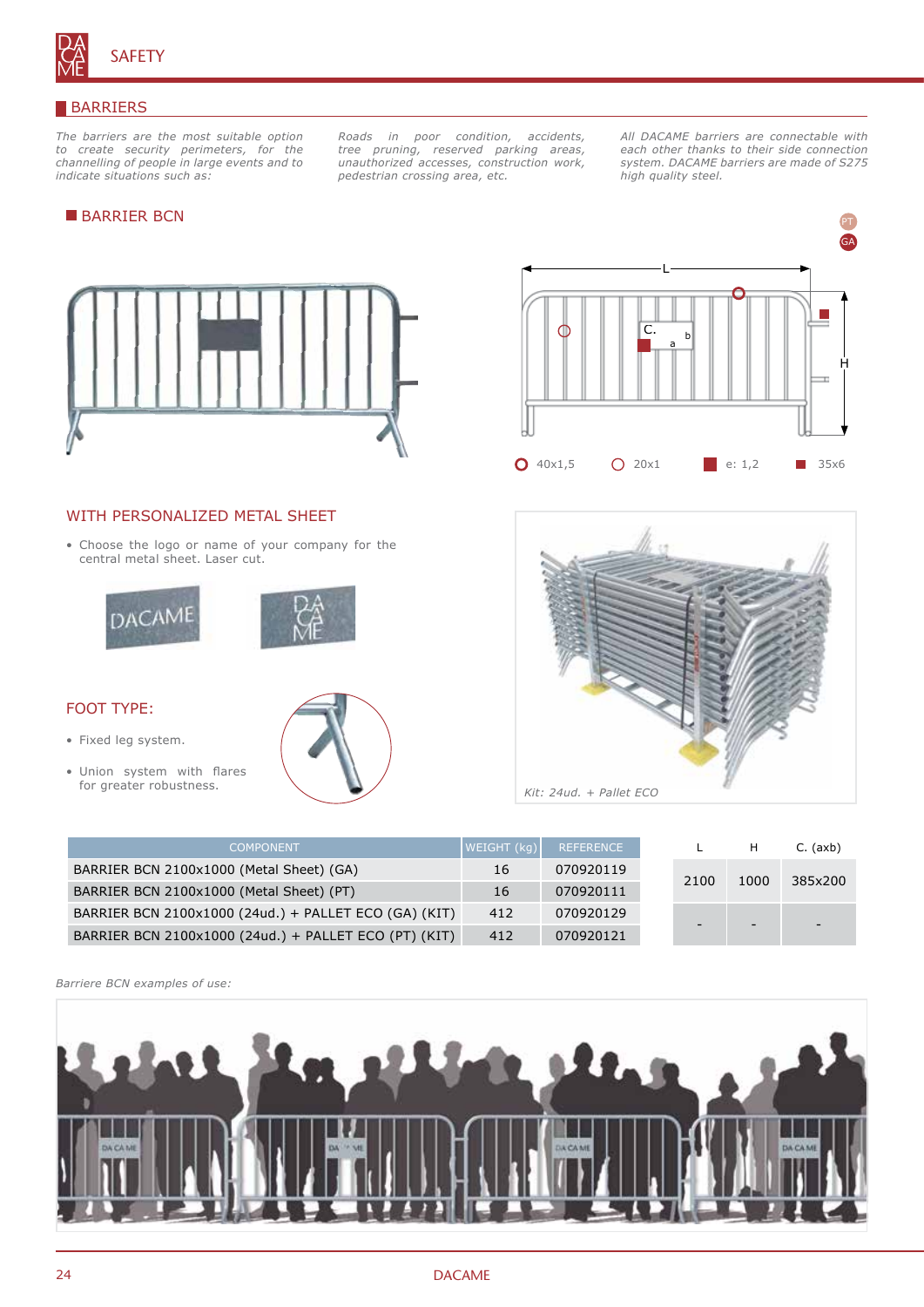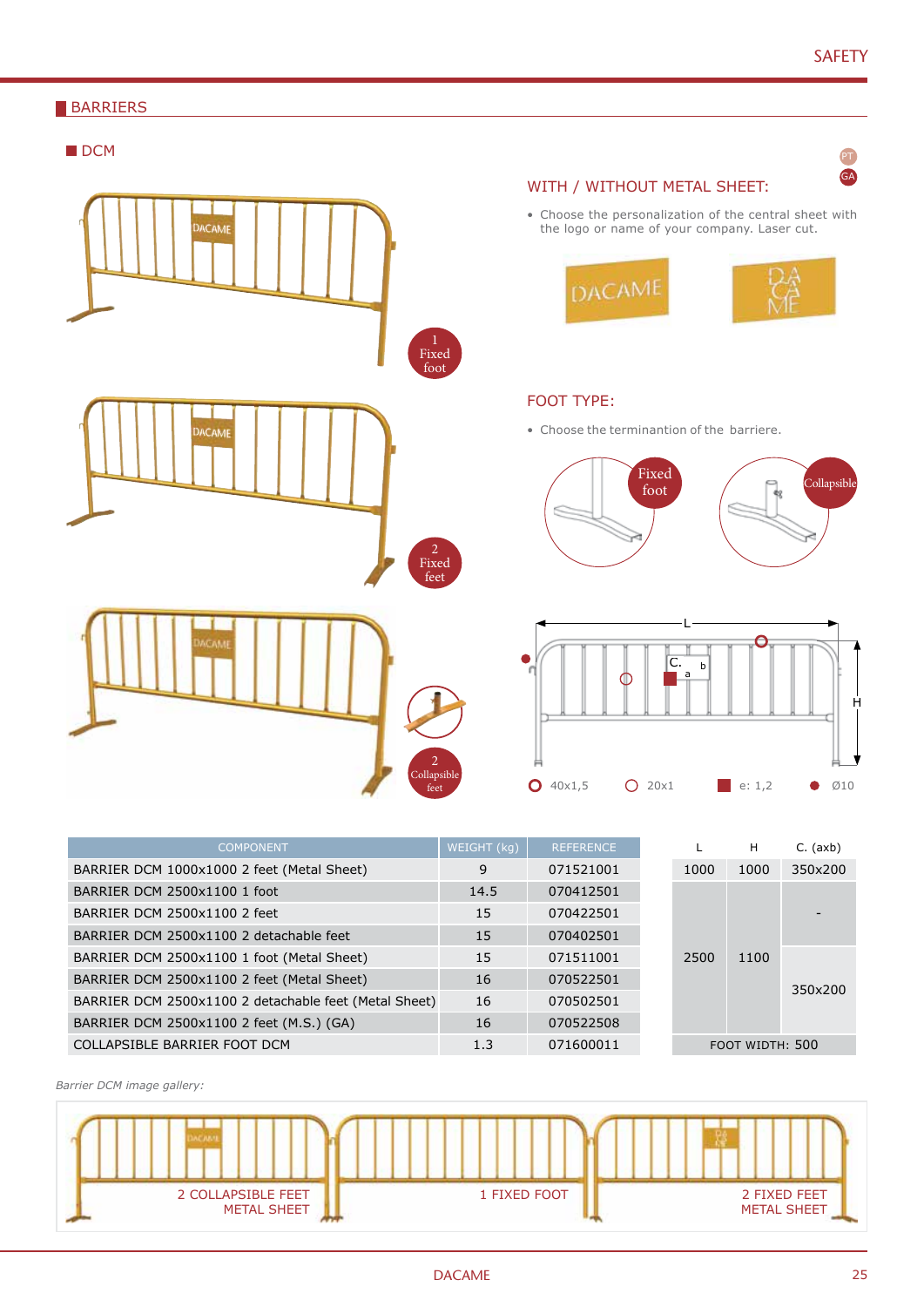# **BARRIERS**





pt

pt ga

GA

L H C. (axb)

2300 1000 350x200

FOOT WIDTH: 500

| <b>COMPONENT</b>                                       | WEIGHT (kg) | <b>REFERENCE</b> |
|--------------------------------------------------------|-------------|------------------|
| BARRIER FREE 2300x1000 1 foot (Metal Sheet)            | 12.5        | 070712301        |
| BARRIER FREE 2300x1000 2 feet (Metal Sheet)            | 13          | 070722301        |
| BARRIER FREE 2300x1000 2 feet (Metal Sheet) (GA)       | 13          | 070722309        |
| BARRIER FREE 2300x1000 2 detachable feet (Metal Sheet) | 13          | 070732301        |
| COLLAPSIBLE BARRIER FOOT FREE                          | 12          | 071600015        |

# **INCLINED**



- It is specially designed for sporting events such as cycling races or marathons. Ideal for the last metres or dangerous curves.
- The feet are oriented towards the inside of the barrier so that it is tilted and the cyclists or runners do not trip over them.

| C I        |     | ۱Α۱     |
|------------|-----|---------|
| $O$ 25x1,5 |     | e: 1, 2 |
| $O$ 20x1   | O.  | Ø10     |
| L          | A   | Η       |
| 1800       | 450 | 1000    |

| <b>COMPONENT</b>                           | WEIGHT (kg) | <b>NEFERENCE</b> |
|--------------------------------------------|-------------|------------------|
| INCLINED BARRIER 1800 2 feet (Metal Sheet) | 12          | 071321181        |
| INCLINED BARRIER 1800 2 feet (M.S.) (GA)   | 12          | 071321189        |

# **PLASTIC**



- Made with high quality UV resistant plastic.
- With male-female side anchors for quick and easy connection between barriers.
- Its swivel feet are removable. This facilitates their storage and transport.
- With red and white reflective bands on both sides.



|      | WIDTH | D    | н    |
|------|-------|------|------|
| 2000 | 55    | 1120 | 1000 |

| <b>COMPONENT</b>                             | WEIGHT (kg) | REFERENCE |
|----------------------------------------------|-------------|-----------|
| BARRIER 2000x1000x55 m (Polyethylene) Yellow | 12.2        | 072A20101 |
| BARRIER 2000x1000x55 m (Polyethylene) Blue   | 12.2        | 072A20102 |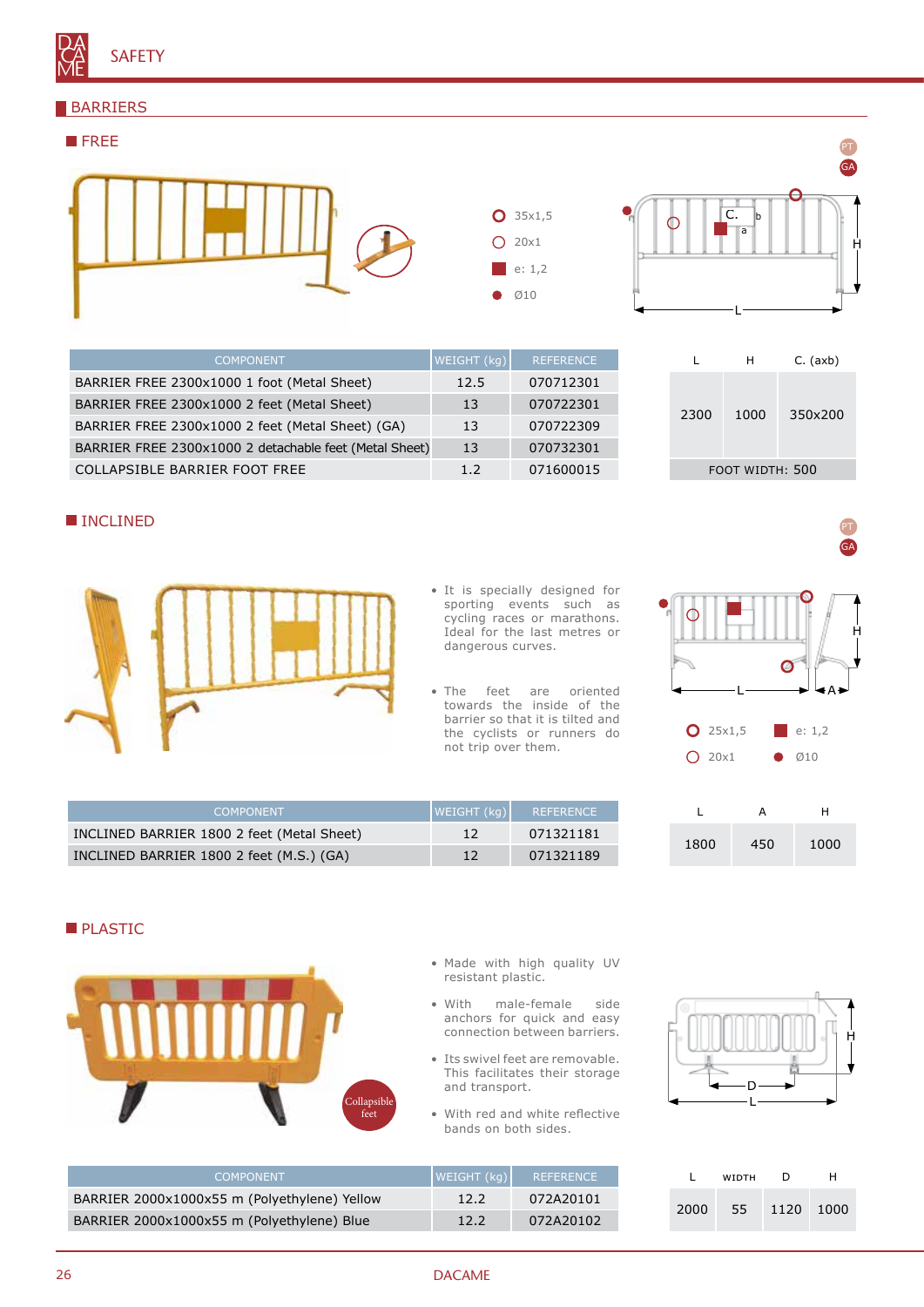PT

zn

### **BARRIERS**

# **MINI**



- With a fixed foot located on the side of the side<br>connection system. connection Foot width: 400mm.
- Location of advertising plate to choose: side or
- It has 4 reflecting stickers.
- Barriers easy to use with great adaptability.
	- Ø25/Ø28 x 1.5



L

|  | $H$ C. (axb) L. (axb)     |  |
|--|---------------------------|--|
|  | 1425 1000 300x330 340x140 |  |





- Designed specifically for parking boundaries.
- Fully folding arm.

BARRIER MINI 1425x990 1 foot (M. Sheet) T25 7 072511405 BARRIER MINI 1425x990 1 foot (M. Sheet) T28 8.2 072511418

- A padlock hole is available to fix the vertical position.
- It has holes for fixing to the ground.
- $\overline{O}$ Ø40x1.5 Ø35x1.5

COMPONENT WEIGHT (kg) REFERENCE

| <b>COMPONENT</b>                 |     | WEIGHT (kg)  REFERENCE |
|----------------------------------|-----|------------------------|
| PARKING BARRIER 300x680 (H) (ZN) | 4.1 | 071700018              |





H A Ø 680 350 9

Ø

Ø

A

H

| А   | <b>MTN</b> H | мах Н |
|-----|--------------|-------|
| 600 | 790          | 1360  |

*1Plastic sign not included*